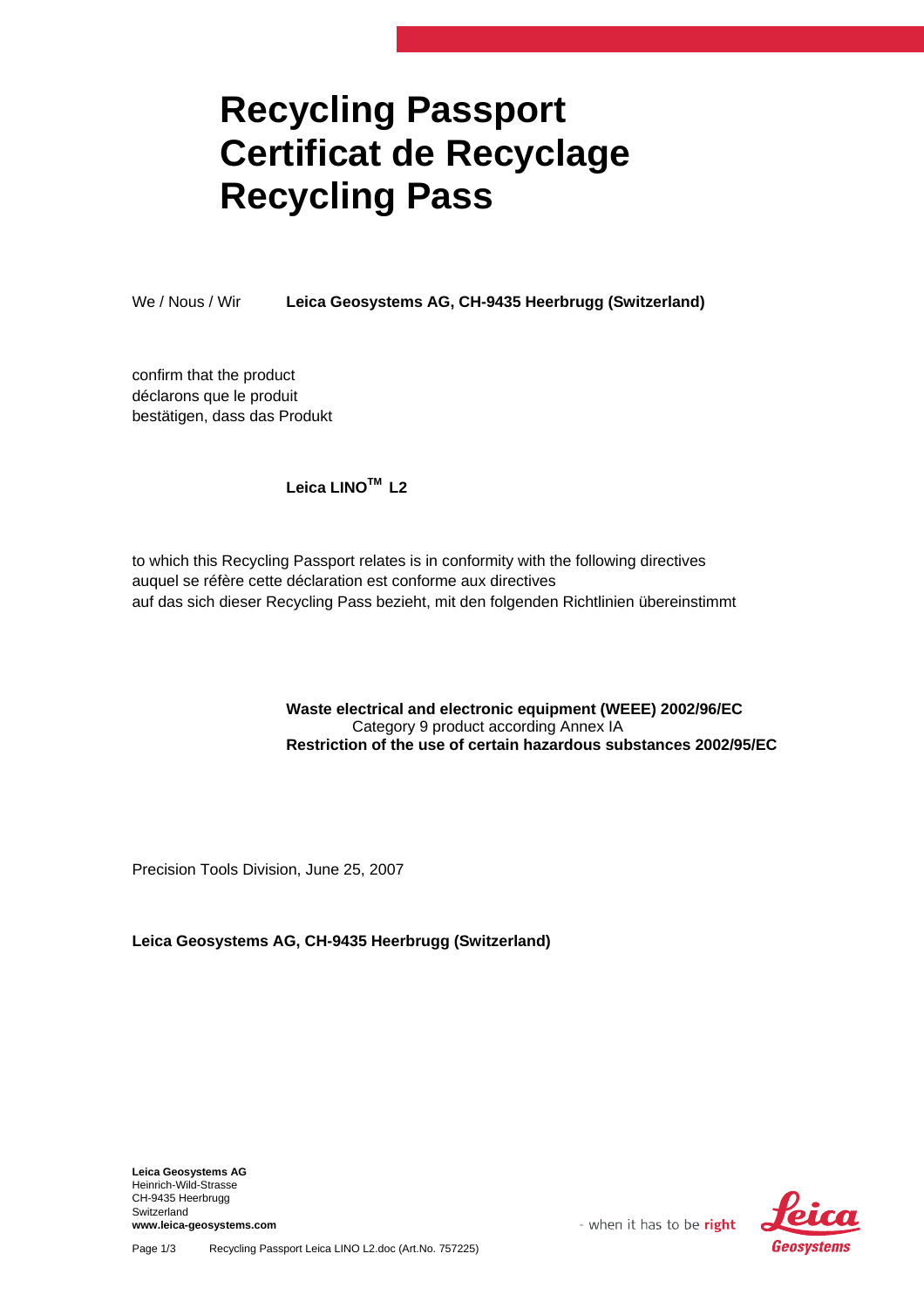## **Reuse and treatment information Information sur la réutilisation et le traitement Information für die Wiederverwendung und Behandlung**

| <b>Material</b>                        |                  | Weight Weight<br>[%] | Important Information |
|----------------------------------------|------------------|----------------------|-----------------------|
| [g]                                    |                  |                      |                       |
| <b>Waste Disposal (WD)</b><br>Ceramics | $\overline{0}$   | 0                    |                       |
| <b>Subtotal</b>                        | 0                | 0                    |                       |
|                                        |                  |                      |                       |
| <b>Recovery Operations (RO)</b>        |                  |                      |                       |
| Rubber / elastomere                    | 7<br>$\mathbf 0$ | 2<br>$\overline{0}$  |                       |
| Sealant compound<br>Wood               |                  |                      |                       |
|                                        | 0<br>7           | 0<br>$\overline{c}$  |                       |
| Subtotal                               |                  |                      |                       |
| <b>Recycling (RC)</b>                  |                  |                      |                       |
| Aluminium alloy cast                   | 35               | 9<br>6               |                       |
| Aluminium alloy wrought                | 23<br>72         |                      |                       |
| <b>Battery</b><br>Cable                |                  | 19<br>0              | <b>Remove Battery</b> |
| Cable with plug                        | 0<br>0           | 0                    |                       |
| Carton                                 | $\overline{0}$   | 0                    |                       |
| Copper                                 | 21               | 6                    |                       |
| Copper alloy                           | 42               | 11                   |                       |
| Gas                                    | 0                | 0                    |                       |
| Glass optical                          | 7                | $\overline{2}$       |                       |
| llron                                  | 0                | 0                    |                       |
| Liquid                                 | 0                | 0                    |                       |
| Magnesium alloy                        | $\mathbf 0$      | $\mathbf 0$          |                       |
| Magnetic material                      | 9                | 3                    |                       |
| Metal nonferrous                       | $\mathbf 0$      | $\mathbf 0$          |                       |
| Paper                                  | 0                | $\Omega$             |                       |
| Plastic                                | 137              | 37                   |                       |
| Plug                                   | 0                | 0                    |                       |
| Printed circuit board                  | 10               | 3                    |                       |
| Sintered material                      | 0                | 0                    |                       |
| <b>Steel</b>                           | 11               | 3                    |                       |
| <b>Steel stainless</b>                 | $\overline{0}$   | $\mathbf 0$          |                       |
| Textil material                        | 0                | 0                    |                       |
| Subtotal                               | 367              | 98                   |                       |
| Re-Use (RU)                            |                  |                      |                       |
|                                        | $\mathbf 0$      | 0                    |                       |
| <b>Subtotal</b>                        | 0                | C                    |                       |
| <b>Total weight</b>                    | 374              | 100                  |                       |